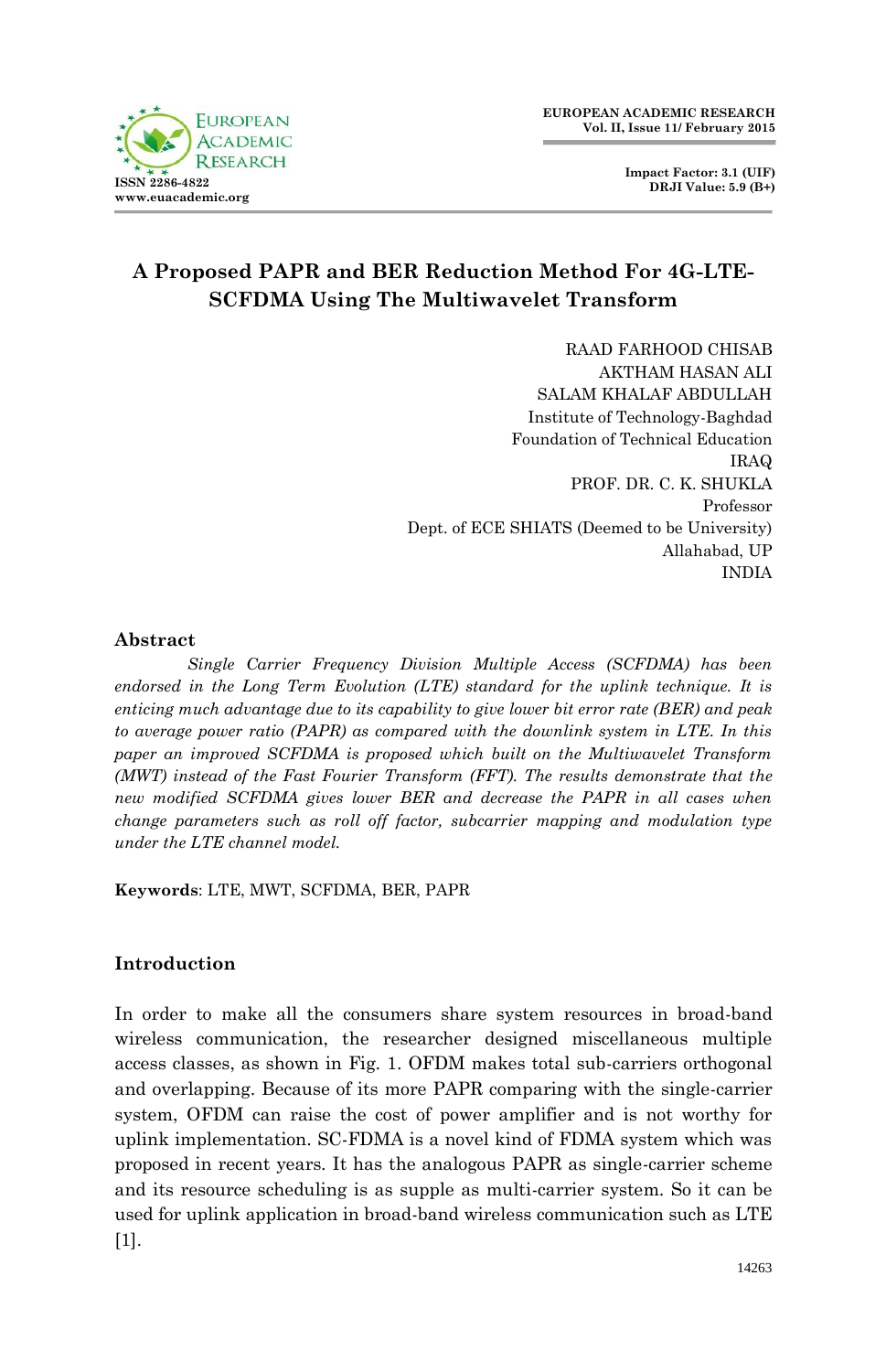SC-FDMA has a knowingly lesser PAPR compared to downlink technique. This considerably improves its RF power amplifier competence and also the mean power output from a battery driven mobile user [2]. High PAPR is mostly unsafe for uplink mobile equipment, given the power bounds at the mobile user. Little PAPR of the SCFDMA sending signal marks it as a very smart solution for the mobile uplink [3].

In this paper a new method for reduction BER and PAPR is proposed which depends on change the main transform in the system which is the FFT and replace it with the MWT. Note that all the tests of BER will be done under the LTE channel model which is invented by 3GPP. This paper is organized as: in the beginning give brief information about the SCFDMA and its specification then give minor information about the Multiwavelet transform. Then a modified system is described in details finally show the simulation results and graph for BER and PAPR. Finally, gives brief conclusion.



#### **MULTIWAVELET TRANSFORM**

Multiwavelet Transform was presented previously and found wide spread application in several fields due to the orthogonally of basis functions and their enhanced fitness for use in signal processing [4]. Multiwavelet has skills to drop the inter symbol interference and inter carrier interference, which are created by the damage in orthogonality between the carriers [5]. Multiwavelet gives immediate orthogonal property, symmetrical, and short support which do not exist and impossible with scalar two-channel wavelet structures [6]. The augmentations of Multiwavelet and their encouraging features in applications have engrossed a great agreement of interest and effort in latest years [7].

For notational suitability, the set of scaling function  $\Phi(t)$  and Multiwavelet function  $\Psi(t)$  can be written by using the symbolization [8].

$$
[\Phi(t)] = [\Phi_1(t) \Phi_2(t) \dots \Phi_r(t)]^T
$$
 (1)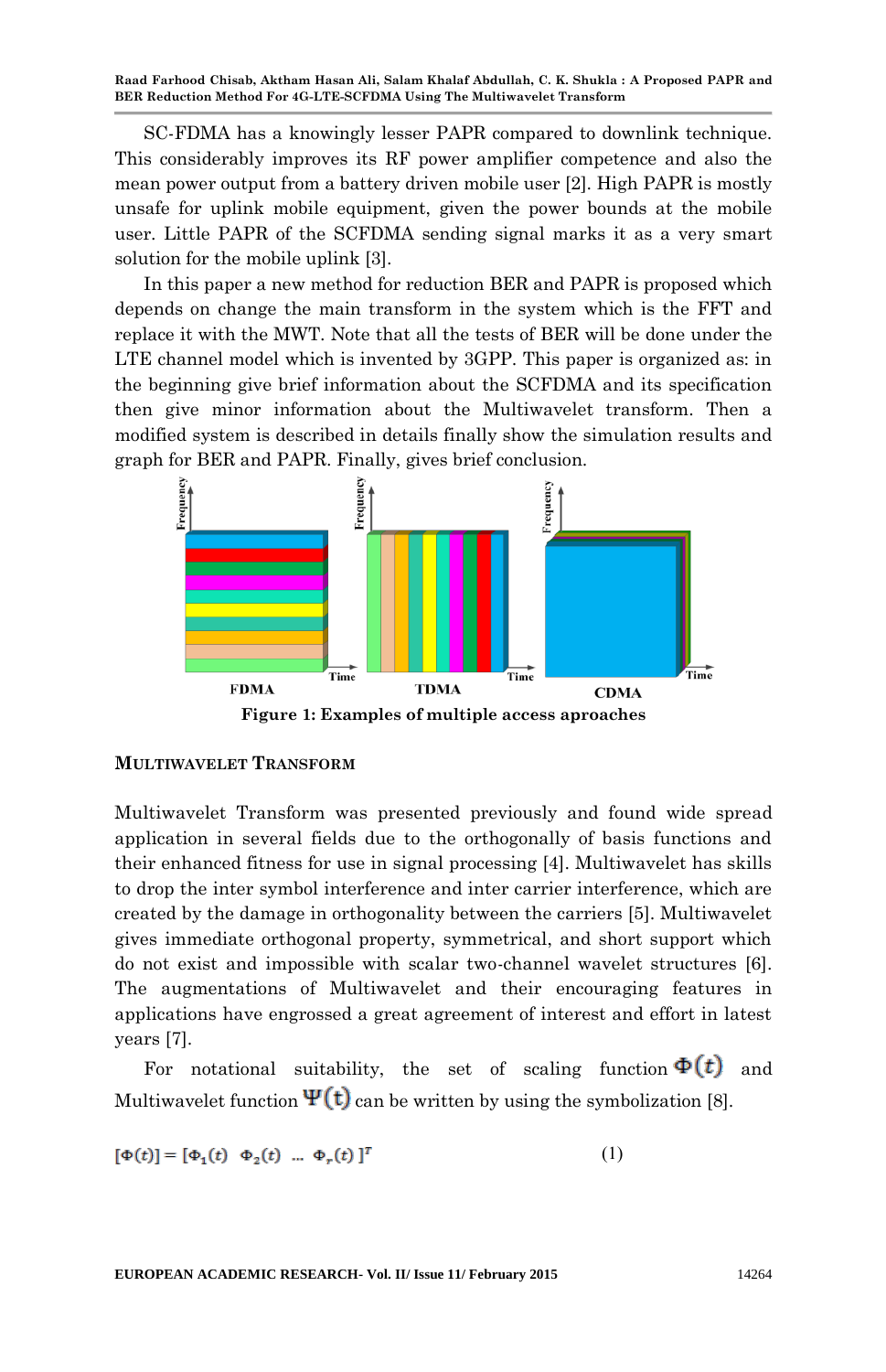$[\Psi(t)] = [\Psi_1(t) \ \Psi_2(t) \ \cdots \ \Psi_r(t)]^T$  $(2)$ 

The Multiwavelet regards till now for  $r = 2$ . The GHM two scaling and wavelet function satisfy the next two scale dilation equations [9].

$$
\begin{bmatrix} \Phi_1(t) \\ \Phi_2(t) \end{bmatrix} = \sqrt{2} \sum_k H_k \begin{bmatrix} \Phi_1(2t - k) \\ \Phi_2(2t - k) \end{bmatrix}
$$
 (3)

$$
\begin{bmatrix} \Psi_1(t) \\ \Psi_2(t) \end{bmatrix} = \sqrt{2} \sum_k G_k \begin{bmatrix} \Psi_1(2t - k) \\ \Psi_2(2t - k) \end{bmatrix}
$$
 (4)

Then  $H(k)$  and  $G(k)$  are formed as a matrix filter such as [10]:

$$
[H_k] = \begin{bmatrix} h_0(2k) & h_0(2k+1) \\ h_1(2k) & h_1(2k+1) \end{bmatrix}
$$
 (5)

$$
[G_k] = \begin{bmatrix} g_0(2k) & g_0(2k+1) \\ g_1(2k) & g_1(2k+1) \end{bmatrix}
$$
 (6)

$$
\sum_{k} h_0(k)^2 = 1 \quad \sum_{k} h_1(k)^2 = 1 \tag{7}
$$

$$
\sum_{k} g_0(k)^2 = 1 \quad \sum_{k} g_1(k)^2 = 1 \tag{8}
$$

Therefore the matrix filters  $H(k)$  and  $G(k)$ can be describes and formed as [11]:

$$
[H_0] = \frac{1}{20\sqrt{2}} \begin{bmatrix} 12 & 16\sqrt{2} \\ -\sqrt{2} & -6 \end{bmatrix}, [H_1] = \frac{1}{20\sqrt{2}} \begin{bmatrix} 12 & 0 \\ 9\sqrt{2} & 20 \end{bmatrix}
$$
(9)

$$
\begin{bmatrix} H_2 \end{bmatrix} = \frac{1}{20\sqrt{2}} \begin{bmatrix} 0 & 0 \\ 9\sqrt{2} & -6 \end{bmatrix}, \quad \begin{bmatrix} H_3 \end{bmatrix} = \frac{1}{20\sqrt{2}} \begin{bmatrix} 0 & 0 \\ -\sqrt{2} & 0 \end{bmatrix}
$$
(10)

$$
[G_0] = \frac{1}{20\sqrt{2}} \begin{bmatrix} -\sqrt{2} & -6 \\ 2 & 6\sqrt{2} \end{bmatrix}, \quad [G_1] = \frac{1}{20\sqrt{2}} \begin{bmatrix} 9\sqrt{2} & -20 \\ -18 & 0 \end{bmatrix}
$$
(11)

$$
[G_2] = \frac{1}{20\sqrt{2}} \begin{bmatrix} 9\sqrt{2} & -6 \\ 18 & -6\sqrt{2} \end{bmatrix}, \quad [G_3] = \frac{1}{20\sqrt{2}} \begin{bmatrix} -\sqrt{2} & 0 \\ -2 & 0 \end{bmatrix}
$$
(12)

#### **PROPOSED SCHEME OF 4G-LTE-SCFDMA**

In MWT-LTE-SC-FDMA system as in Fig. 2, the data input block is  $[d_k] = [d_0 \ d_1 \ d_2 \dots d_k]$ . *K>>N, N* is the no. of carrier. First, the data [*d*] enters to the first block which is the QPSK modulation block. The signal can be written as: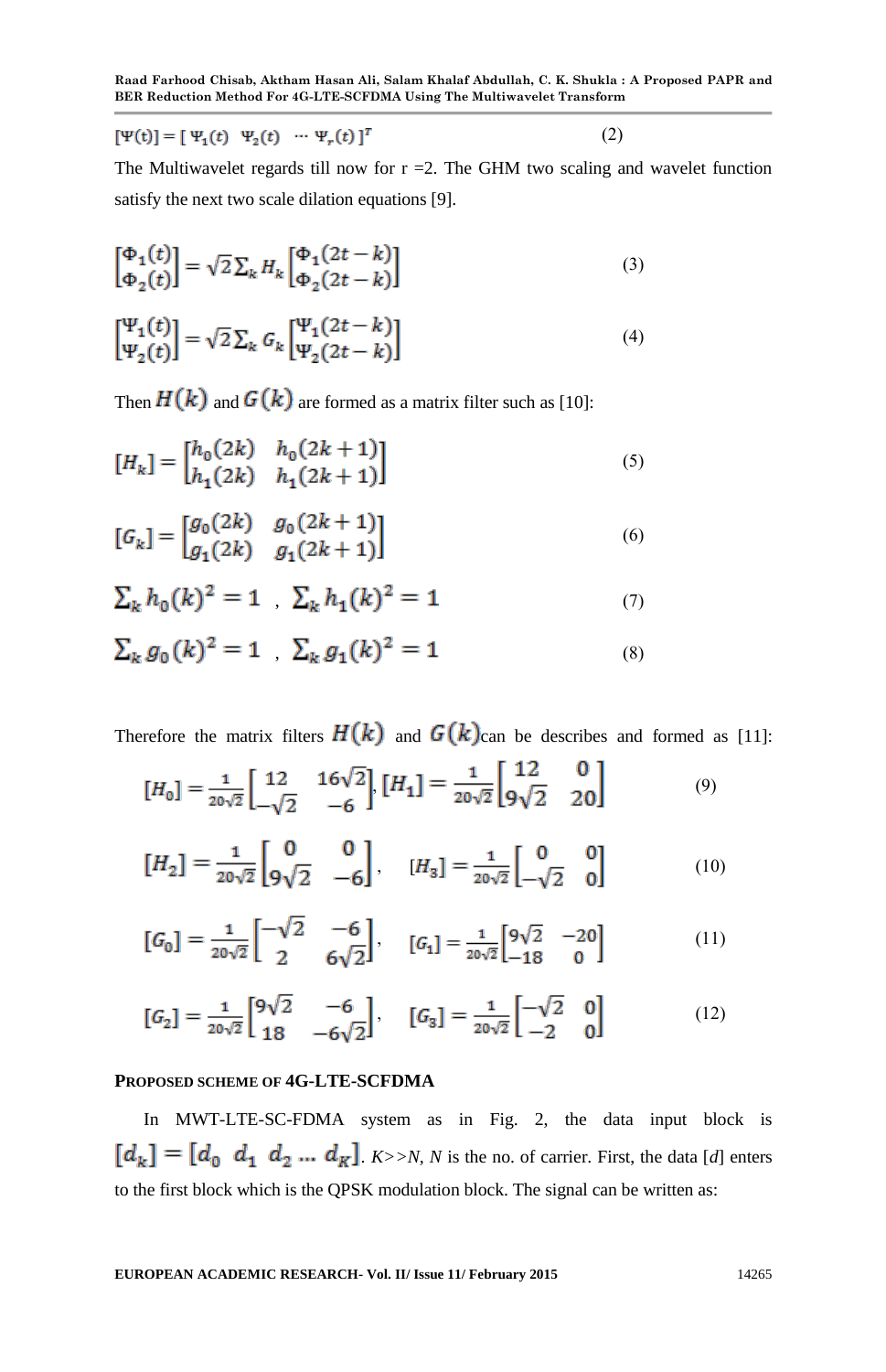$$
sa(t) = \sqrt{\frac{2E_s}{T_s}} \cos\left(2\pi f_c t + (2n - 1)\frac{\pi}{4}\right), n = 1, 2, 3, 4. \tag{13}
$$

Where  $E_s$  = Energy-per-symbol and  $T_s$  =symbol duration. Therefore the signal output from the modulator is

$$
[sa] = [sa_1 \ sa_2 \ sa_3 \dots \ sa_K]
$$
 (14)

After that,  $\sqrt{sa}$  enters the serial to parallel block. Then the signal output  $\sqrt{sb}$  will be:

$$
[sb] = [sa]^T = [sa_1 \ sa_2 \ sa_3 \dots \ sa_N]^T
$$
 (15)

Then  $[sb]$  enter the preprocessing and DMWT blocks. The transformation matrix  $[W]$ will be:

Fast DMWT computation for 1-D signal using critically sampling is computed using the following procedure:

- Checking input dimensions: Input vector [*sb*] should be of length *N*, where *N* is a power of two.
- For any odd row New odd row =  $(0.373615)$  [same odd row] +  $(0.11086198)$  [next even row] + (0.11086198) [previous even row]
- For any even row New even row =  $(\sqrt{2} - 1)$  [same even row]
- Constructing an N/2×N/2 transformation matrix [*W*] using GHM (LPF and HPF) matrices respectively. After substituting GHM matrix filter coefficients values, an  $N \times N$  transformation matrix *W* results
- Transformation of input vector, which can be done by applying matrix multiplication between [*W*] and  $N \times 1$  vector [*sb*]. The output can be shown as: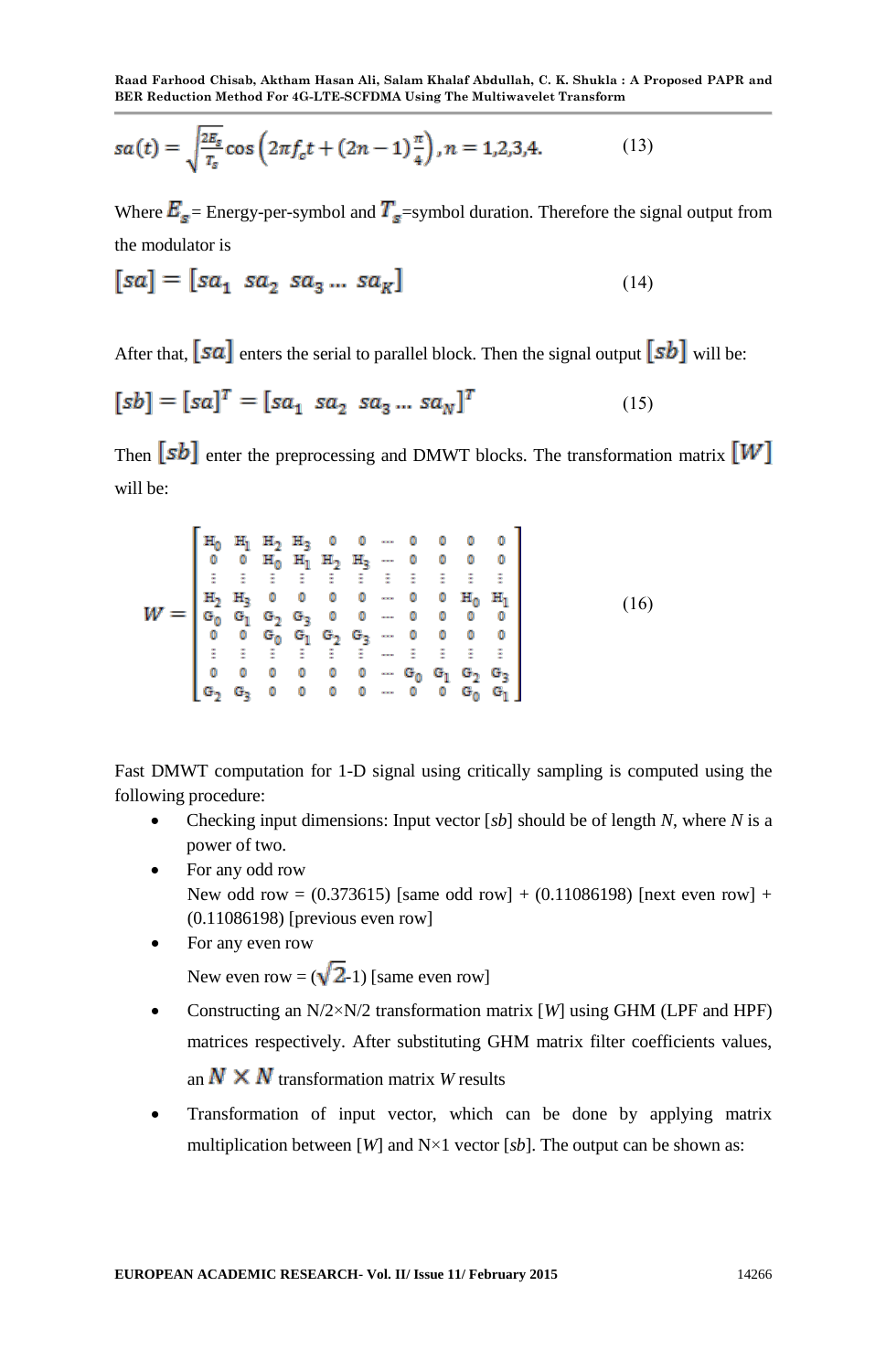$$
[Sc] = [W] \times [sb]^T \tag{17}
$$

The waveforms of the GHM Multiwavelet for the first decomposition  $D = 1$  has  $r = 2$ . Giving to Multiwavelet system a given bandwidth can be splits into  $r \times 2^D$  orthogonal subbands with a decomposition level *D*. therefore

$$
Sc = \frac{1}{\sqrt{2^D r}} \sum_{d=0}^{D-1} \sum_{i=1}^{r} s b_{d,i} \Phi_{d,i}
$$
 (18)

$$
[Sc] = DMWT[sb] = [Sc_0 Sc_1 Sc_2...Sc_{N-1}] \tag{19}
$$

Where the  $n_{d,i}$  is the samples according to identified decomposition level *D* while  $\Phi_{d,i}$ denotes the mother scaling function at this level.

After that the signal inputs to the subcarrier mapping block as shown in Fig. 3.

• For IFDMA, the Multiwavelet samples after subcarrier mapping  $\{\widetilde{SC}_t\}$  can be written as:

$$
\widetilde{Sc}_l = \begin{cases} Sc_{l/Q} , & l = Q, k \ (0 \le k \le N - 1) \\ 0 , & otherwise \end{cases}
$$
\n(20)

Where  $0 \le l \le M - 1$  and  $M = 0$ .

 $\overline{Q}$  is the bandwidth expansion factor.

For LFDMA, the Multiwavelet samples after subcarrier mapping  $\{\widetilde{SC}_l\}$  can be written as:

$$
\widetilde{Sc}_l = \begin{cases} Sc_l, & 0 \le l \le N-1 \\ 0, & N \le l \le M-1 \end{cases}
$$
\n(21)

For DFDMA, the Multiwavelet samples after subcarrier mapping  $\widetilde{SC}_1$  can be written as:

$$
\widetilde{Sc}_l = \begin{cases} Sc_{l/\check{Q}}, & l = \tilde{Q}.k \ (0 \le k \le N-1) \text{ where } 1 \le \tilde{Q} \le Q \\ 0 & , \text{otherwise} \end{cases}
$$
 (22)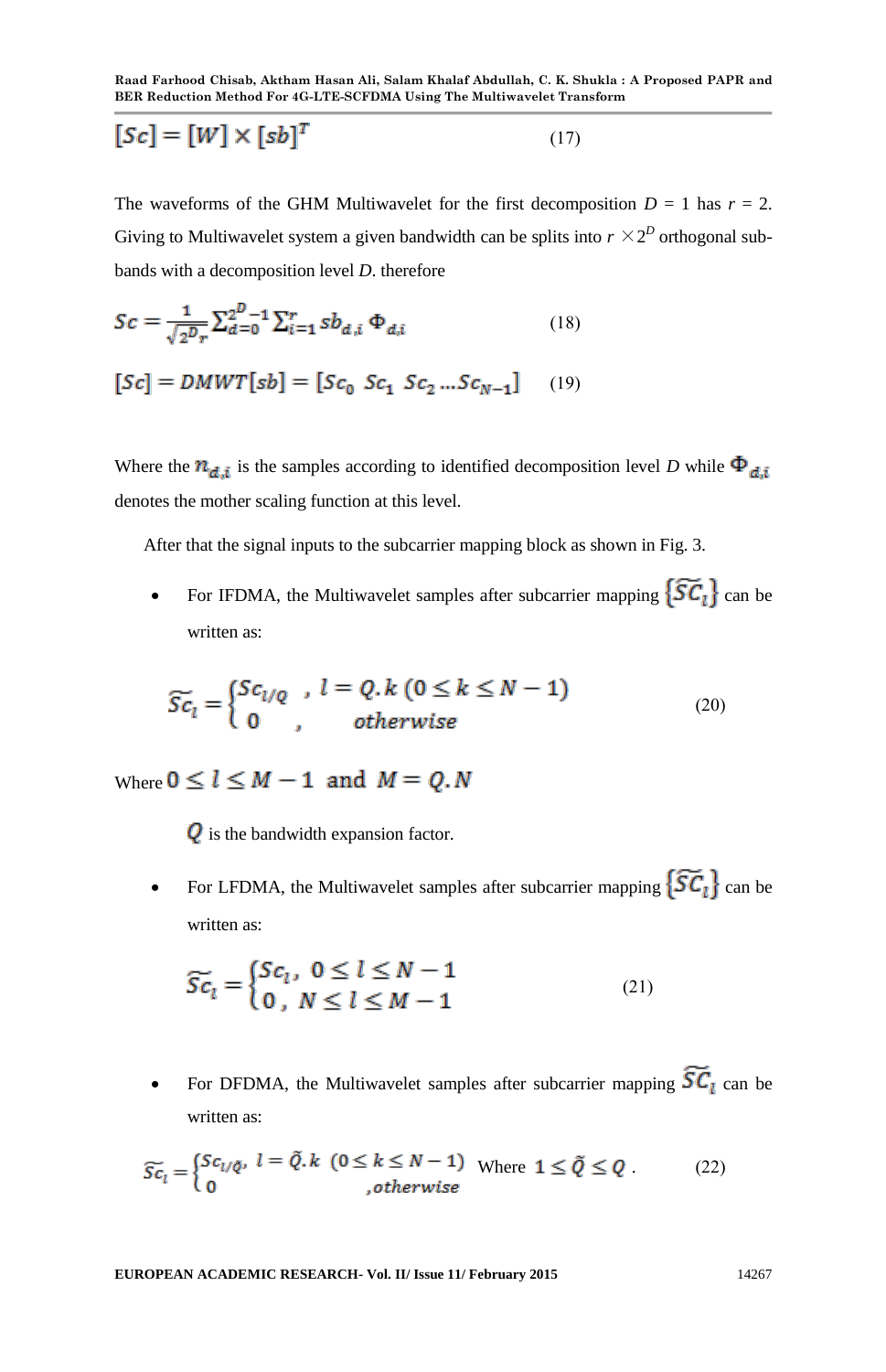

**Figure 2: The block diagram of proposed DMWT-4G-LTE-SCFDMA.**



Therefore the signal of samples after subcarrier mapping process is:

$$
\left[\widetilde{Sc}\right] = \left[\widetilde{Sc}_0 \ \widetilde{Sc}_1 \ \widetilde{Sc}_2 \dots \widetilde{Sc}_{M-1}\right] \tag{23}
$$

After the sample data output from subcarrier mapping  $\left[\hat{S}\vec{c}\right]$  then inputs to the blocks of post processing and inverse discrete Multiwavelet transform IDMWT. In which the matrix *W* will be *M*×*M*. this process can be summarized as:

- Let  $\left[ \widetilde{Sc} \right]$  is the M×1 Multiwavelet transformed vector, where M is power of 2.
- Construct  $M \times M$  reconstruction matrix  $W_2$
- Multiply a M×M reconstruction matrix  $W_2$  with the transposed of  $\mathbb{M}\times 1$  Multiwavelet transformed vector  $W_2 \times \widetilde{Sc}^T$
- For odd row: Odd row =  ${s_{\text{same}}}$  odd row  $\cdot$  (0.11086198) [next even row  $\cdot$ (0.11086198) [previous even row]} / (0.373615)
- For even row Even row = [same even row] /  $(\sqrt{2} - 1)$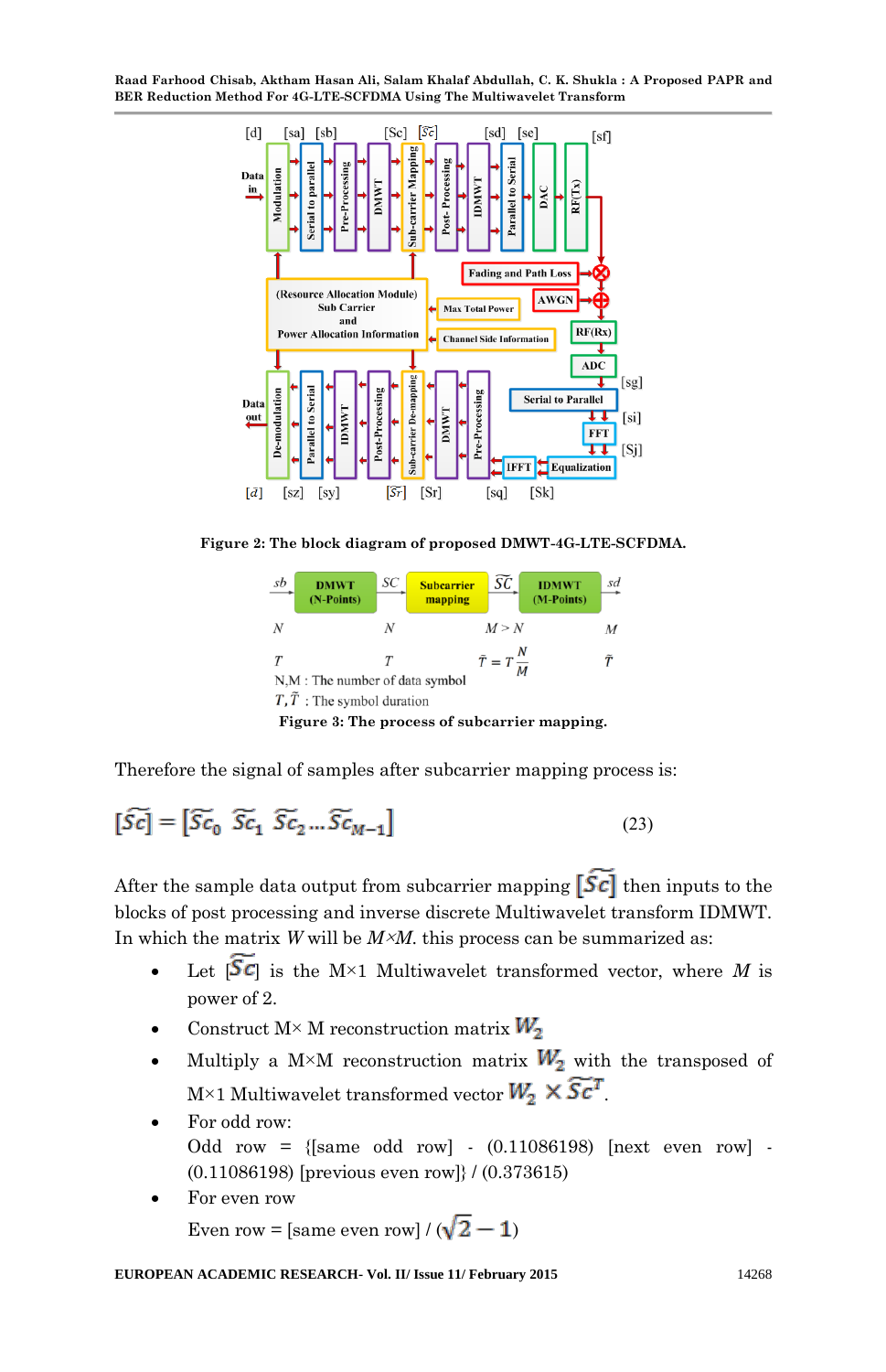Reconstructed of input transformation vector can be done as follows  $[sd] = IDMWT[\widetilde{Sc}] = [W_2] \times [\widetilde{Sc}]^T$  $(24)$ 

$$
[sd] = [sd_0\ sd_1\ sd_2\ ...\ sd_{M-1}] \eqno{(25)}
$$

After that the samples input to parallel to serial convertor and the output  $[se]$  will be:

$$
[se] = [sd]^T = [se_0 \; se_1 \; se_2 \ldots se_{M-1}] \eqno{(26)}
$$

Then the signal input to digital to analog convertor and then to radio frequency transmitter. The transmitter also does a direct filtering operation mentioned as pulse shaping to decrease out-of band signal energy. The frequency domain and time domain representations of the filter are as follows.

$$
P(f) = \begin{cases} T & 0 \le |f| \le \frac{1-\alpha}{2T} \\ T/2 \left\{ 1 + \cos\left[\frac{\pi T}{\alpha} \left(|f| - \frac{1-\alpha}{2T}\right)\right] \right\} \\ 0 & |f| \ge \frac{1+\alpha}{2T} \end{cases} \quad (27)
$$
\n
$$
P(t) = \frac{\sin(\pi t/T)}{\pi t/T} \times \frac{\cos(\pi t/T)}{1 - 4\alpha^2 t^2/T^2} \quad (28)
$$

Where *T* is the symbol period and α is the roll-off factor.

Therefore the select of filter roll-off factor needs a compromise between the aims of low out-of band radiation and low PAPR.

PAPR is a performance measurement that shows the power efficiency of the source and can be defined as:

$$
PAPR = \frac{P\epsilon ak \ of \ se(t)}{Average \ of \ se(t)} = \frac{\max_{0 \le t \le M} |se(t)|^2}{\frac{1}{M\bar{T}} \int_0^{M\bar{T}} |se(t)|^2 dt}
$$
(29)

To calculate the PAPR of separate system structures, it is essential to implement the complementary cumulative distribution function (CCDF) which is the chance that PAPR is greater than a specific PAPR threshold known as PAPR0 which means Pr(PAPR > PAPR0). The meaning of CCDF can be expressed as below:

$$
Pr(PAPR > PAPR0) = 1 - (1 - e^{-PAPR0})^N
$$
 (30)

Now the signal after DAC and RF blocks which is [*sf*] travels through the channel and it suffers from two types of degradation which are noise, fading and path loss. Therefore the signal reach to the receiving end is:  $[sg] = [h] \cdot [sf] + n$  $(31)$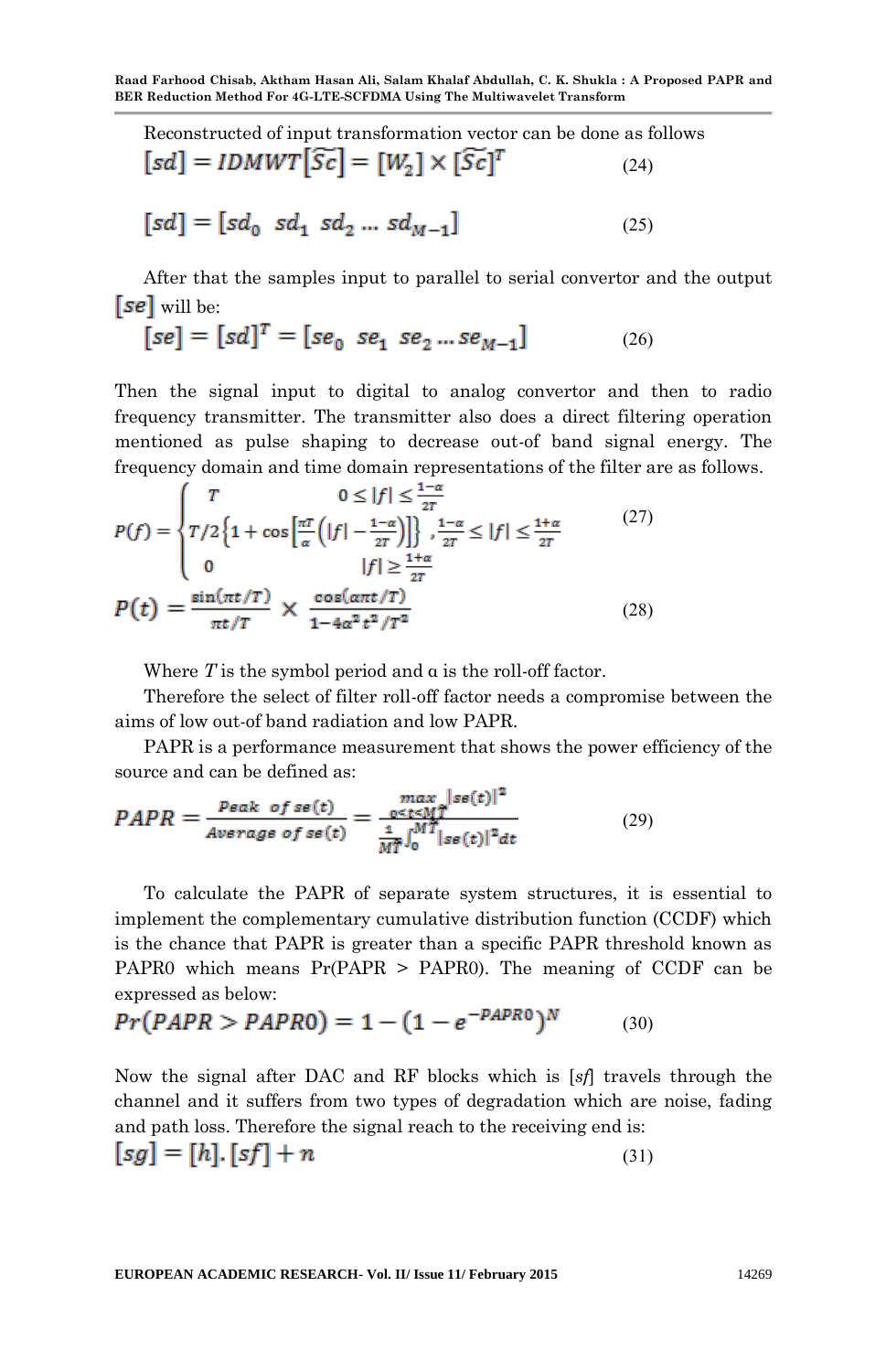Where [*h*] is the impulse response of the channel and *n* is the noise. Then the signal enter to the serial to parallel block then the signal become

$$
[si] = [sg]^T = [si_0 \; si_1 \; si_2 \dots \; si_{M-1}] \tag{32}
$$

After that the signal  $\lceil \mathfrak{s}i \rceil$  is enters to the block of FFT and the signal become

$$
[Sj] = \frac{1}{M_{FFT}} \sum_{m=0}^{M_{FFT}} \left[ sj \right] e^{-\frac{iz\pi m}{M_{FFT}}} \tag{33}
$$

After that the signal enters to the block of frequency domain linear equalization. In order to describe the procedure of equalization Let  $E(m)$  be the equalization coefficients, as shown in Fig. 4, where  $(m=0, 1, 2...M<sub>FFT</sub> -1)$  In minimum mean square error MMSE manner the equalizer coefficient is:  $E(m) = H^*(m)/[|H(m)|^2 + (E_h/N_0)^{-1}]$  $(34)$ 

Where  $*$  denotes the complex conjugate,  $H(n)$  describe the transfer function of the wireless channel and  $E_h/N_0$  is average energy-per-bit to noise power spectral density. The signal after multiply the equalization parameter  $E(m)$ with the FFT signal  $\boxed{Sj}$  will be:

$$
[Sk] = E(m). [Sj] = [Sk_0 Sk_1 Sk_2...Sk_{M-1}]
$$
 (35)

The time domain equalized signal after applying IFFT which is  $\sqrt{sq}$  can be expressed as:

$$
[sq] = \frac{1}{M_{FFT}} \sum_{m=0}^{M_{FFT}-1} [Sk] e^{\frac{i2\pi m}{M_{FFT}}} \tag{36}
$$



**Figure 4: The process of channel equalization**

Now, the signal is enter to the blocks of preprocessing and the DMWT and the output signal is:

$$
[Sr] = DMWT[sq] \tag{37}
$$

Then this signal enters to subcarrier de-mapping. The output from the subcarrier de-mapping is:

$$
[SF] = demapping[Sr] \tag{38}
$$

Then the signal enters to the blocks of post processing and IDMWT. The output signal from this block is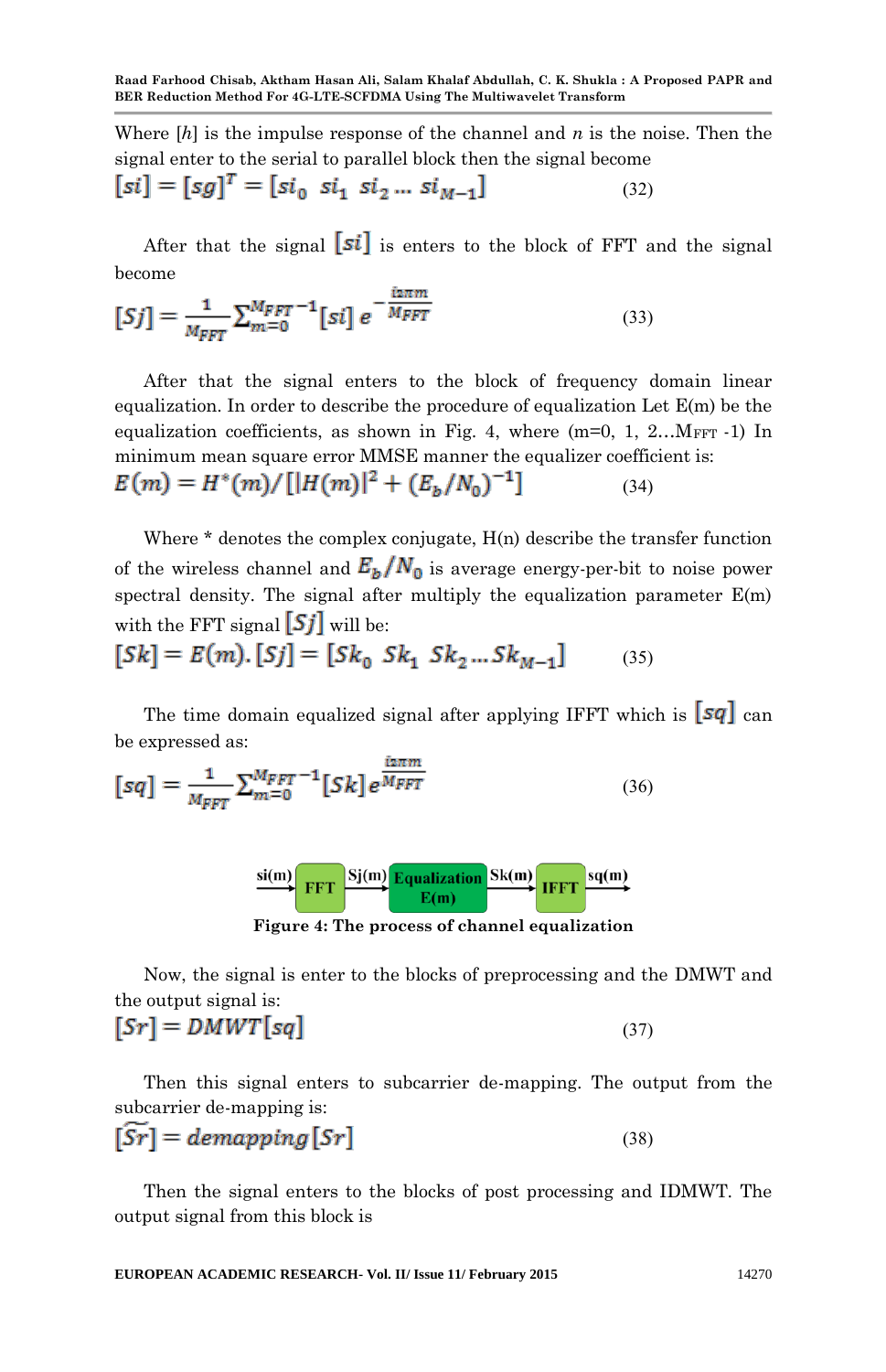$(39)$ 

$$
[sy] = IDMWT[\widetilde{Sr}]
$$

Then the signal enter to the parallel to serial form and the output will be  $[sz] = [sy]^T = [sy_0 sy_1 sy_2 ... sy_{N-1}]^T$  $(40)$ 

Finally, the signal [*sz*] enters to the final block which is the demodulation. The data output is

$$
[\tilde{d}] = demodulation [sz] = [d_0 \ d_1 \ d_2 ... \ d_K] \tag{41}
$$

#### **Results and Discussion**

In this paper the proposed system of SCFDMA in 4G-LTE is implemented and tested using the MWT and FFT under the LTE channel cases which are Extended Pedestrian‐A (EPA), Extended Vehicular‐A (EVA) and Extended Typical Urban (ETU). The factors of the model are listed in Table I.

As shown in Fig. 5, when use the FFT the SNR is varies from 7.8 dB to 11 dB in interleaved mode and varies from 11.9 dB to 13.7 dB in localized mode. When develop the system by using the MWT, as shown in Fig. 6, the SNR will be decreased and varies from 2.9 dB to 4.9 dB at interleaved mode and from 5.5 dB to 6.9 dB at localized mode. (*This means the system based on MWT gives lower BER than system based on FFT and interleaved mode is better than localized mode*)

Now, the parameter that will be discus is the peak to average power ratio PAPR. In this parameter the relation is calculates between PAPR0 and CCDF (PAPR0). In this design three sub-parameters will be change that will effect on the values of the PAPR which are roll off factor (α), modulation types and subcarrier mapping selection. In the first parameter which is Alfa  $(\alpha)$ . Its values will be changed from 0.0 to 1.0. According to the changing of Alfa the value of PAPR0 will also change. It is notice from Fig. 7 that the value of PAPR0 will be varies from 3.4 dB to 9.5 dB when used the FFT while changed from 1.5 dB to 6.8 dB when used the MWT as shown in Fig. 8. That means the value of PAPR0 are 3.4 dB, 4.7 dB, 5.9 dB, 6.4 dB, 8 dB and 9.5 dB with α equal to 1.0, 0.8, 0.6, 0.4, 0.2 and 0.0 respectively when use the FFT while the value of PAPR0 are 1.5 dB, 2.1 dB, 3 dB, 4 dB, 5.2 dB and 6.8 dB with  $\alpha$  equal to 1.0, 0.8, 0.6, 0.4, 0.2 and 0.0 respectively with the use of MWT. (*This means when α decreased from one to zero then the PAPR0 will be increased*).

The second parameter that is used in simulation is the types of modulation (QPSK, 16QAM and 64QAM). It can be shown from Fig. 9 that the PAPR0 is changed from 3.4 dB to 6.4 dB when apply FFT and from 1.5 dB to 3.9 dB with the use of MWT as shown in Fig. 10. This means that the values of PAPR0 are 3.4 dB, 5.3 dB and 6.6 dB with modulation of QPSK, 16QAM and 64QAM respectively with FFT while the values of PAPR0 are 1.5 dB, 2.9 dB and 3.8 dB with modulation of QPSK, 16QAM and 64QAM respectively when used the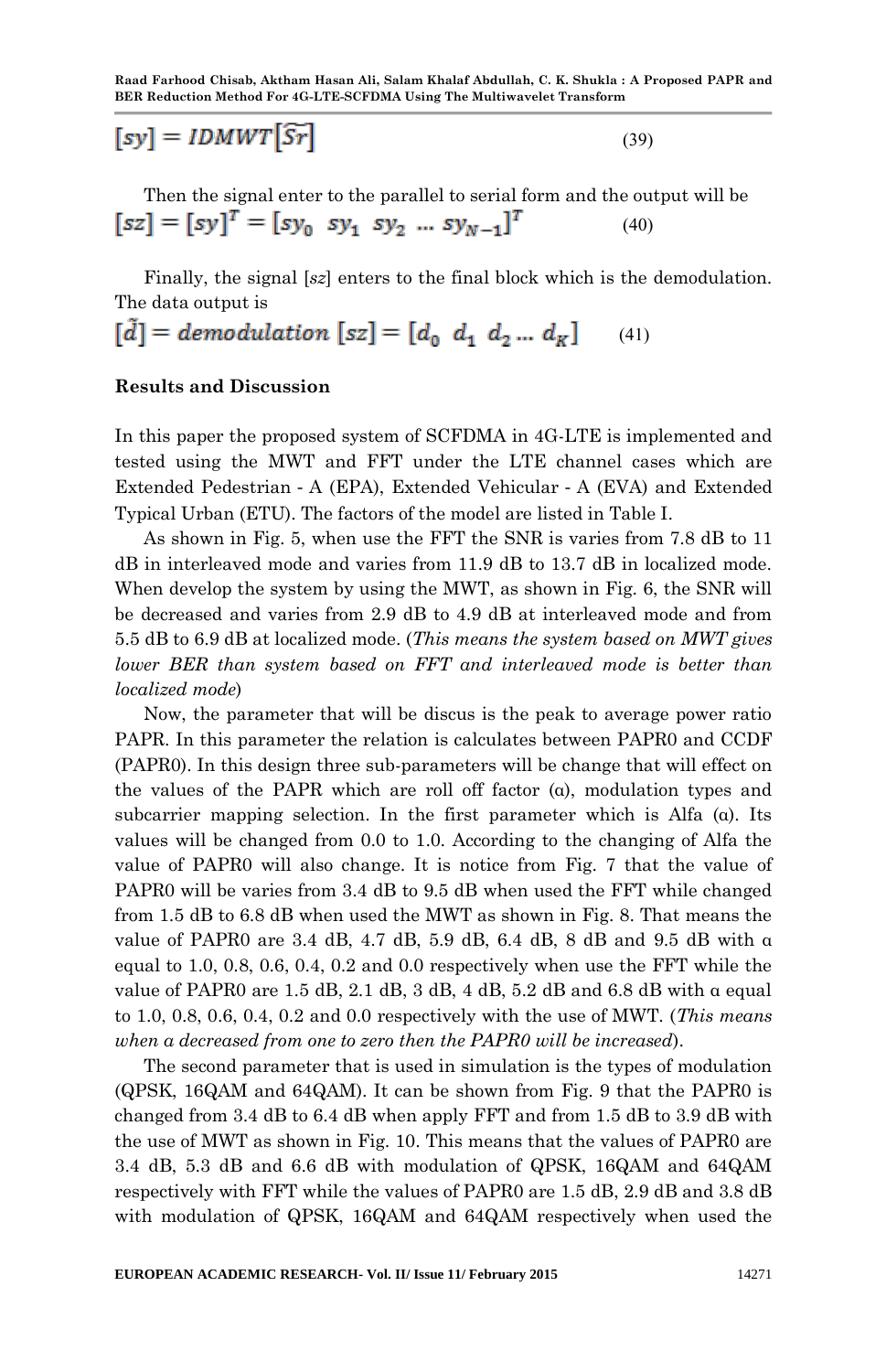MWT. **(***It can say that when the modulation type is high* [*such as 64QAM*] *then the PAPR0 is high***)**.

The final parameter that discuss is the subcarrier mapping (Localized, Distributed and Interleaved). Now when change the subcarrier mapping the PAPR0 also change from 3.4 dB to 8.5 dB when using FFT as shown from Fig. 11 and from 1.5 dB to 5.8 dB with the use of MWT as shown in Fig. 12. This means that the values of PAPR0 is 3.4 dB, 5.3 dB and 8.5 dB for interleaved, distributed and localized respectively when using the FFT while the values of PAPR0 is 1.5 dB, 3.1 dB and 5.8 dB for interleaved, distributed and localized respectively when using the MWT. (*This means the interleaved mode gives lower PAPR and localized mode gives higher PAPR while distributed mode locates in the middle*).



**Figure 5: the LTE-SCFDMA system in FFT under different channels**



**Figure 6: the LTE-SCFDMA system in MWT under different channels**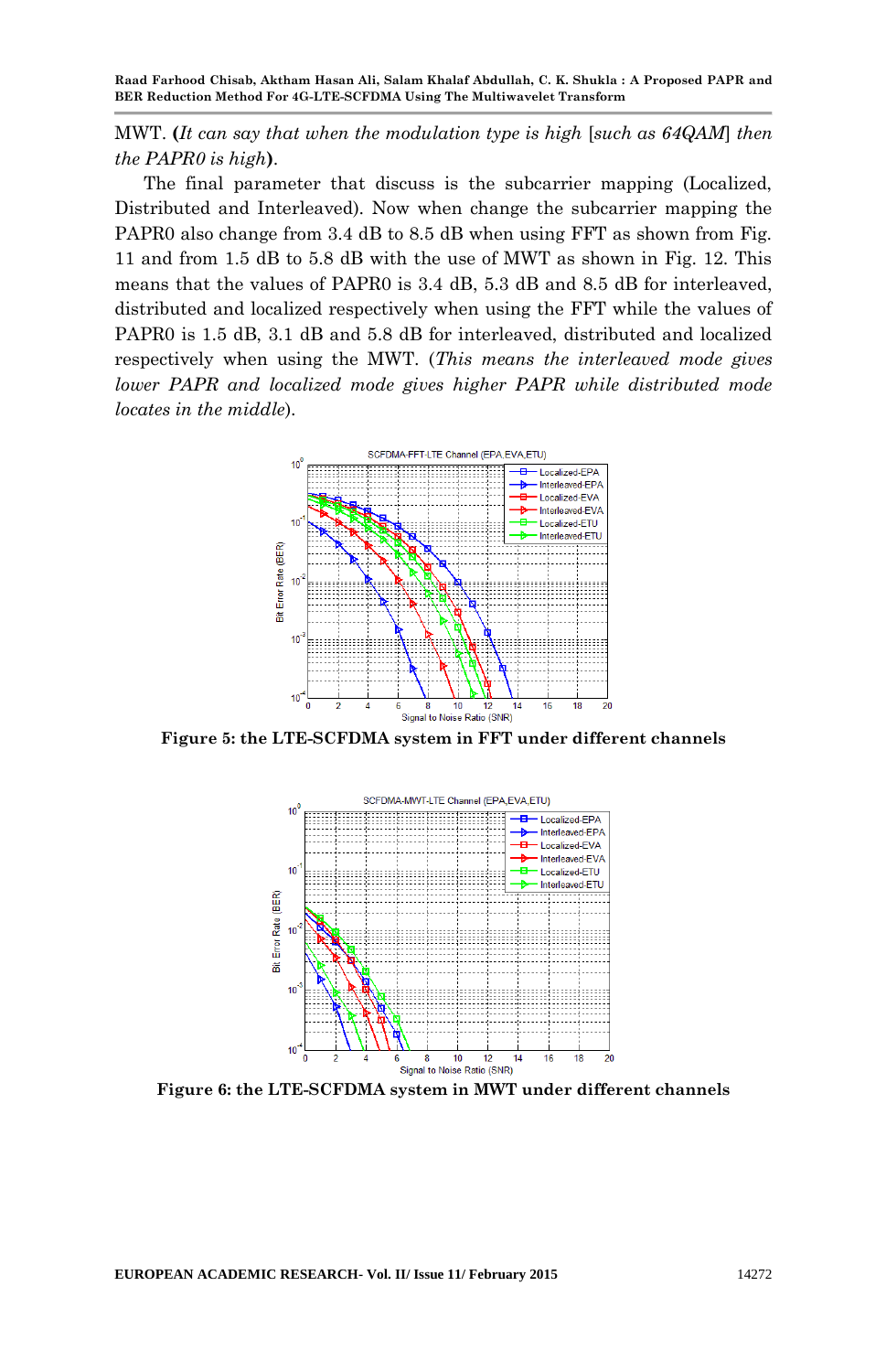

**Figure 7: the LTE-SCFDMA system in FFT with multi values of α**



**Figure 8: the LTE-SCFDMA system in MWT with multi values of α**



**Figure 9: the LTE-SCFDMA system in FFT with different modulation**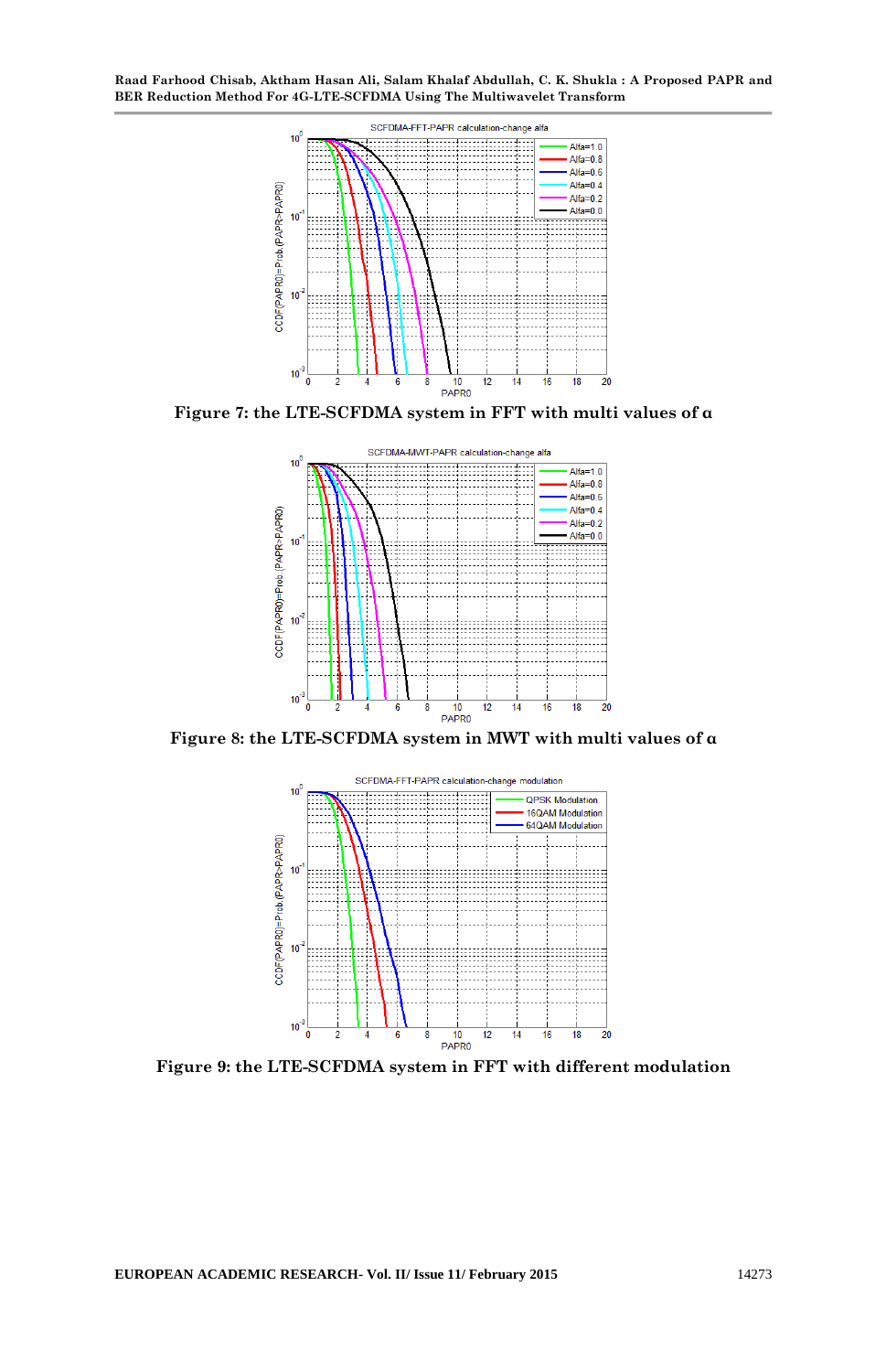

**Figure 10: the LTE-SCFDMA system in MWT with different modulation**



**Figure 11: the LTE-SCFDMA system in FFT with different mapping**



**Figure 12: the LTE-SCFDMA system in MWT with different mapping**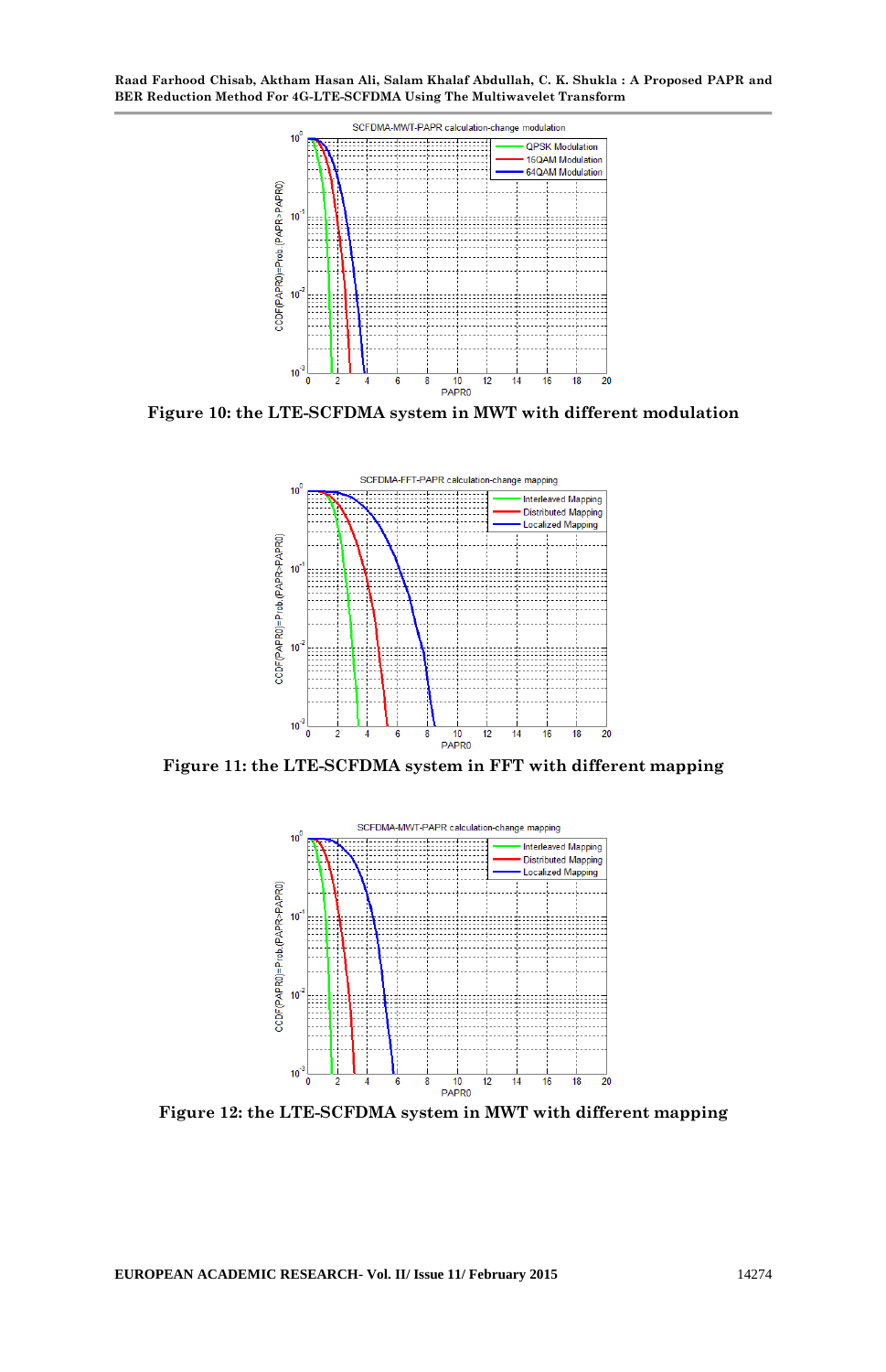### **Conclusion**

From all simulations and cases it can conclude that the interleaved subcarrier mode gives lower BER than localized mode in case of FFT and MWT. And the MWT gives improved performance than the FFT in case of BER tests. In case of PAPR tests it can indicate that when roll off factor increase from zero to one this lead to decrease the PAPR. When the modulation is change from QPSK to 16QAM or 64QAM then the PAPR will be bigger. It can announce that the interleaved mode gives lower PAPR than distributed and localized mode. From all tests of BER and PAPR one important fact can be shown which is: (*the MWT gives lower BER and PAPR for all cases in simulation. that means the proposed system is better than system based on the FFT*). In the end, there is no cyclic prefix piece in transmitter and receiver system. Therefore, the proposed system is more bandwidth efficient. Thus huge data rate transmission is potential without extra bandwidth, that means the quality and magnitude of the signal spread to user will be developed.

| Parameters                   | Value                               |
|------------------------------|-------------------------------------|
| Modulation types             | QPSK, 16QAM, 64QAM                  |
| Carrier Frequency $f_c(MHz)$ | 2400                                |
| Channel types                | LTE (EPA, EVA, ETU)                 |
| Equalization type            | <b>MMSE</b>                         |
| No. of useful carrier $(N)$  | 64                                  |
| No. of total carrier (M)     | 1024                                |
| Target BER                   | $10^{-4}$                           |
| Target of CCDF(PAPR0)        | $10^{-3}$                           |
| roll-off factor $(a)$        | 0.0, 0.1, 0.2, 0.4, 0.6, 0.8, 1.0   |
| Sub carrier mapping          | Localized, Distributed, Interleaved |

**Table 1: the parameters for 4G-LTE-SCFDMA**

# **REFERENCES**

- [1] X. Fan, Li. Yuanjie, Li Mingqi, and X. Zhang, "Analysis and Comparison of Different SC-FDMA Schemes for 3GPP LTE", IEEE International Conference on Wireless Communications, Networking and Mobile Computing, WiCom07, pp. 787–790, 2007.
- [2] H. Gillian, N. Andrew, and A. Simon, "Impact of Radio Resource Allocation and Pulse Shaping on PAPR of SC-FDMA Signals", IEEE 18th International Symposium on Personal, Indoor and Mobile Radio Communications, PIMRC07, pp.  $1 - 5$ , 2007.
- [3] G. Berardinelli, L. A. Ruiz, S. Frattasi, M. I. Rahman, and P. Mogensen, "OFDMA vs. SC-FDMA: Performance Comparison in Local Area IMT-A Scenario", IEEE Wireless communications, vol. 15, Issue 5, pp. 64 – 72, 2008.